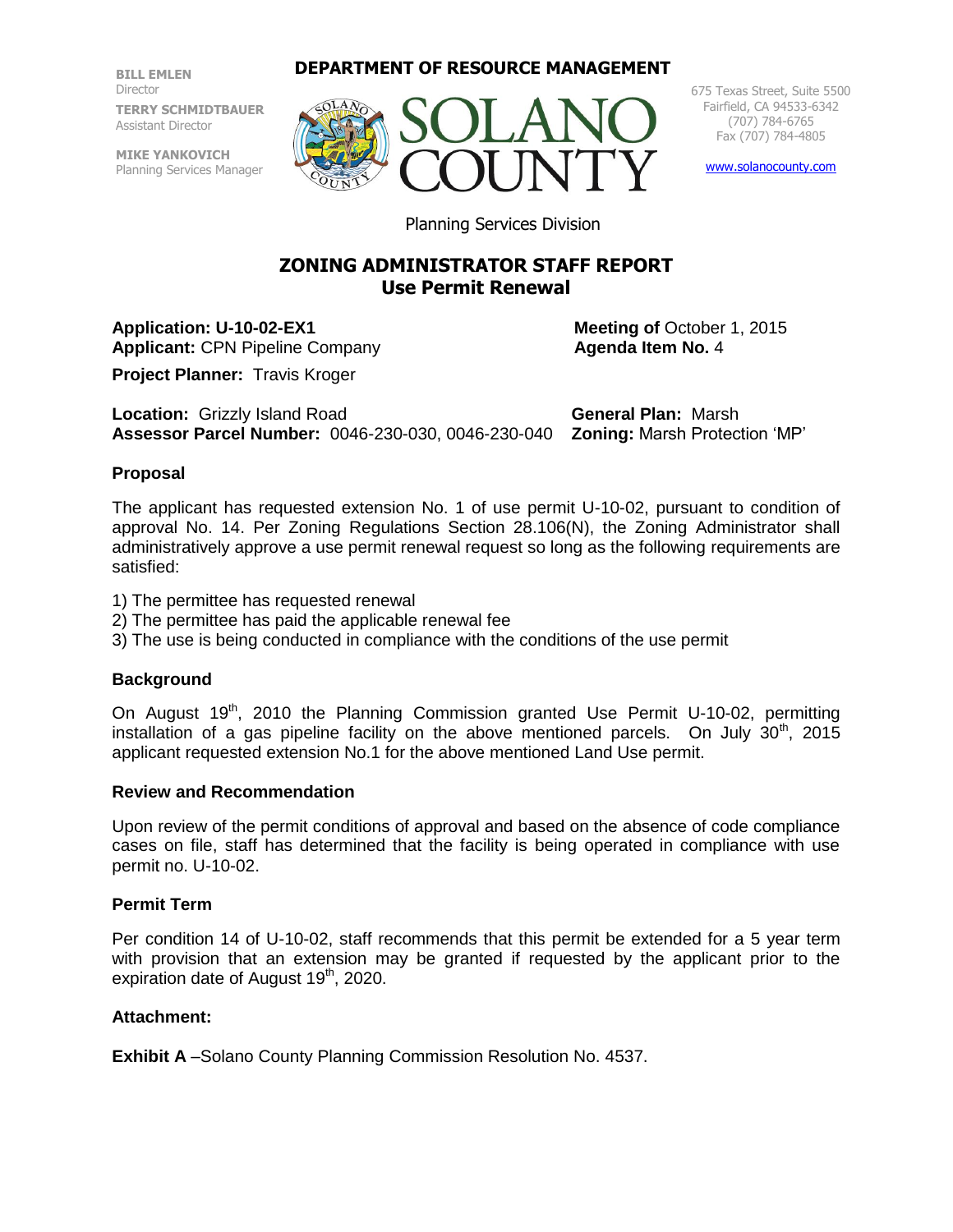# SOLANO COUNTY PLANNING COMMISSION **RESOLUTION NO. 4537**

WHEREAS, the Solano County Planning Commission has considered Use Permit Application No. U-10-02 of CPN Pipeline Company to build a permanent 30' x 200' pad and facilities to support the installation of a gas pipeline and to transport gas into CPN's existing pipeline. The project is located near Grizzly Island Road 4.5 miles south of the City of Suisun in an "MP" Marsh Preservation Zoning District, APN's: 0046-230-040 and 0046-240-030, and

WHEREAS, said Commission has reviewed the report of the Department of Resource Management and heard testimony relative to the subject application at the duly noticed public hearing held on August 19, 2010, and

WHEREAS, after due consideration, the said Planning Commission has made the following findings in regard to said proposal:

#### **Use Permit Mandatory Findings**

1. That the establishment, maintenance or operation of the use applied for is in conformity to the General Plan for the County with regard to traffic circulation, population densities and distribution, and other aspects of the General Plan considered by the Planning Commission.

Both the construction phase and the operation phase are consistent with the intent of the Marsh designation of the Solano County General Plan which allows uses that do not adversely impact the sensitive habitat of the Suisun Marsh. This project is also consistent with the Resources Chapter which permits new natural gas transmission lines as long as they minimize destruction of natural vegetation and agricultural activities.

2. Adequate utilities, access roads, drainage and other necessary facilities have been or are being provided.

Access to the site will be developed from Grizzly Island Road. A grading permit from BCDC will be required for the additional fill associated with the construction of the of the production pad. Potable water and temporary chemical toilets will be brought to the project site for use during the temporary drilling phase.

The subject use will not, under the circumstances of this particular case, constitute a  $3.$ nuisance or be detrimental to the health, safety, peace, morals, comfort or general welfare of persons residing or working in or passing through the neighborhood of such proposed use or be detrimental or injurious to property and improvements in the neighborhood or to the general welfare of the County.

The project has been reviewed and processed in accordance with the California Environmental Quality Act (CEQA) and the County EIR Guidelines. A Mitigated Negative Declaration with mitigation measures was prepared and made available for public review. The Planning Commission has considered the Mitigated Negative Declaration and public comments thereon prior to acting on the project and finds that the Mitigated Negative Declaration is adequate and there is no evidence that the project will have a significant impact on the environment.

**EXHIBIT A**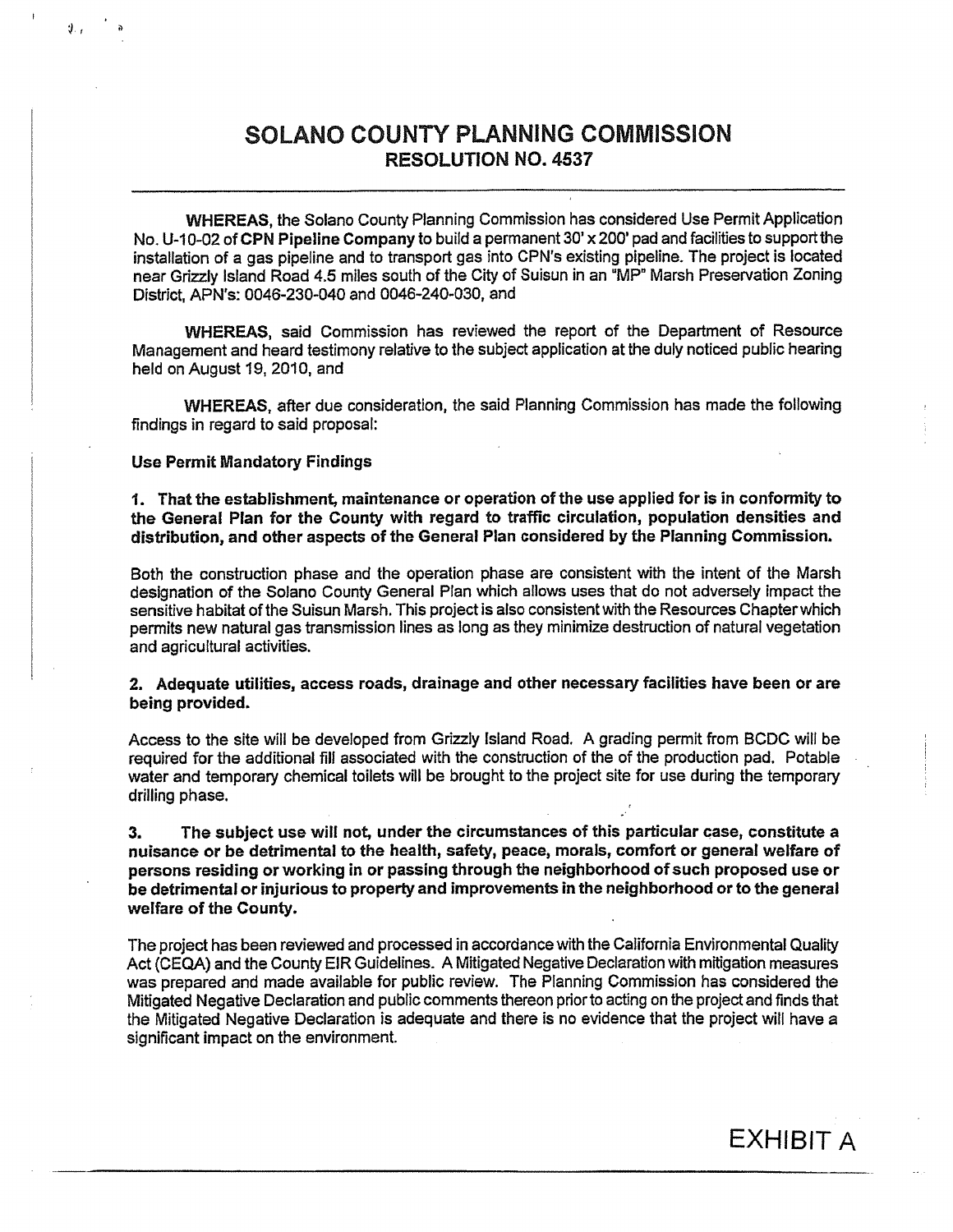### **Suggested Findings**

4. Said Planning Commission heard testimony relative to the subject application at a duly noticed public hearing.

5. The proposed project is located within the Primary Management Area of the Suisun Marsh and requires a Marsh Development Permit from the San Francisco Bay Conservation and Development Commission.

BE IT, THEREFORE, RESOLVED, that the Planning Commission of the County of Solano does hereby adopt the Negative Declaration, the mandatory and suggested findings, and approve Use Permit Application No. U-10-02 subject to the following recommended conditions of approval:

1. The above use shall be established in accord with the plans and information submitted with Use Permit Application No. U-10-02 and approved by the Solano County Planning Commission.

2. The permittee shall take all necessary measures to prevent dust, noise, light, glare, odor and other objectionable elements from adversely affecting the surrounding area beyond acceptable limits.

3. Measures shall be taken to prevent significant pollution of groundwater, surface water or watercourses.

4. All buildings, tanks, or other facilities related to drilling or natural gas production shall be removed when the site is no longer being utilized for gas production.

5. Any change of use or intensification of use will require permit revision and possible further environmental review. Any deviation from the project description or requirements of the Planning Commission will subject the use permit to review and possible revocation.

6. The permittee shall obtain permits or other clearances from any and all agencies having jurisdiction over the proposed project, including, but not limited to: the San Francisco Bay Conservation and Development Commission, the US Army Corps of Engineers, the California Department of Fish and Game, and the San Francisco Regional Water Quality Control Board. The permittee shall comply with all requirements of Solano County including the Policies and Regulations Governing the Suisun Marsh.

7. All vehicles traveling to and from the job site must be equipped with spark arrestors.

8. To reduce potential aesthetic impacts to less than significant levels, the following shall be required:

a) Following initial construction activities the pad shall be reduced and graded to preconstruction contours, restored and revegetated with an appropriate seed mix. In addition, all aboveground facilities will be painted with non-glare, earth-tone colors to blend with the surrounding vegetation/landscape.

9. To reduce potential air quality impacts to less than significant levels, the following shall be required:

a) Mitigation Measure AIR-1: Implement BAAQMD Control Measures to Control Construction-**Related Dust** 

In accordance with the BAAQMD's current CEQA guidelines (1999), the project applicant will implement the following BAAQMD-recommended basic control measures to reduce particulate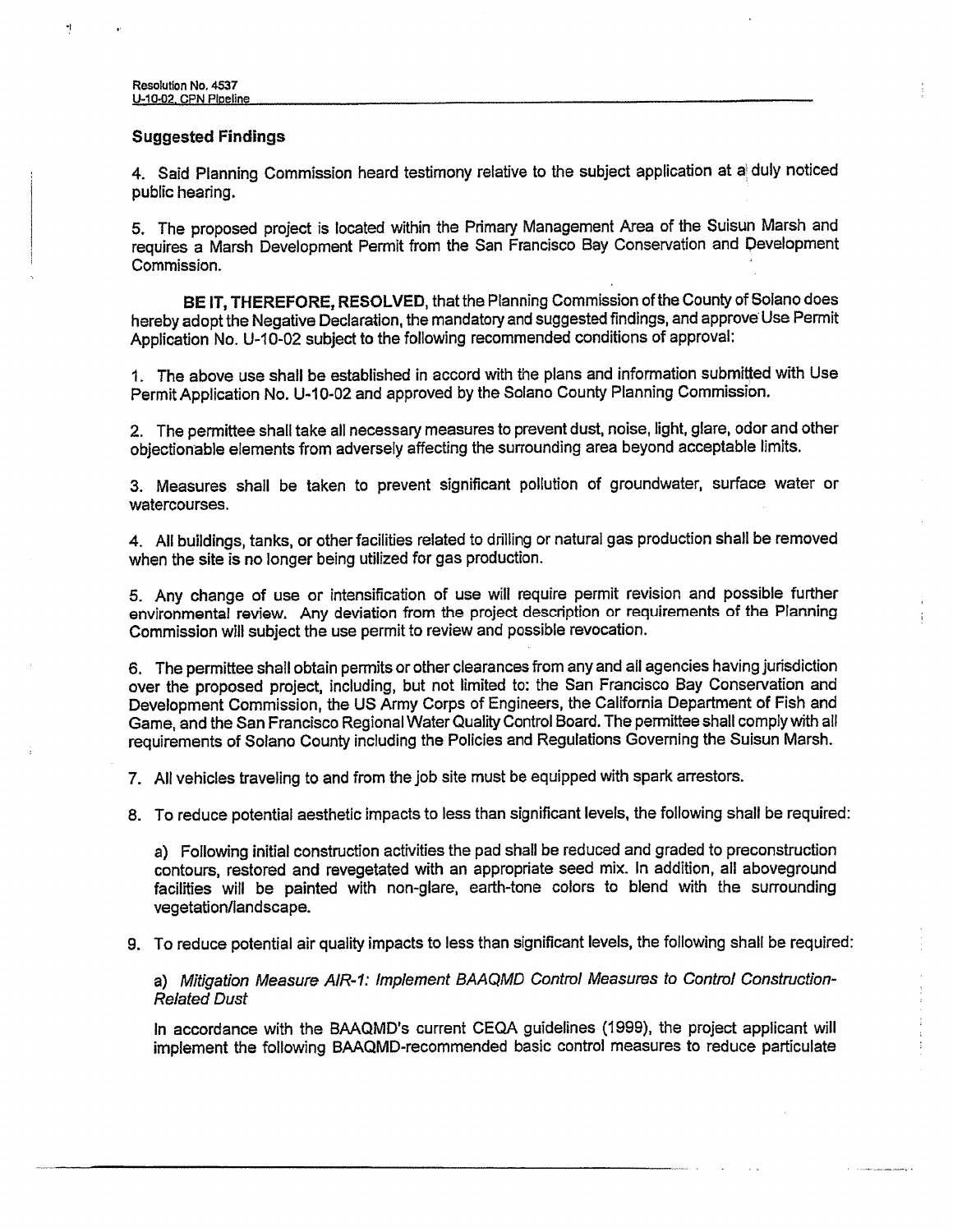4

matter emissions from construction activities. Enhanced and optional control measures are recommended and will be implemented to the extent feasible and where applicable.

#### **Basic Control Measures**

. All active construction areas will be watered at least twice daily.

. All trucks hauling soil, sand, and other loose debris will be covered, or all trucks will be required to maintain at least 2 feet of freeboard on publicroads.

• All unpaved access roads, parking areas, and staging areas at construction sites will be paved or watered three times daily, or nontoxic soil stabilizers will be applied.

. All paved access roads, parking areas, and staging areas at construction sites will be swept daily (with water sweepers).

• If visible soil material is carried onto adjacent public streets, adjacent streets will be swept daily (with water sweepers).

#### **Enhanced Control Measures**

• All inactive construction areas (previously graded areas inactive for 10 days or more) will be hydro seeded, or nontoxic soil stabilizers will be applied.

· Exposed stockpiles (e.g., dirt, sand) will be enclosed, covered, and watered, or nontoxic soil binders will be applied.

• As feasible, traffic speeds on unpaved roads will be limited to 15 miles per hour (mph).

• Sandbags or other erosion-control measures will be installed to prevent silt runoff to public roadways.

· Disturbed areas will be replanted as quickly as possible.

#### b) Mitigation Measure AIR-2: Implement BAAQMD Basic Construction Mitigation Measures

In accordance with the BAAQMD's draft CEQA guidelines (2009), the project applicant will implement, to the extent feasible, the BAAQMD's BCMMs. (BCMMs that overlap with current BAAQMD-recommended dust control measures have been removed.)

- All roadways, driveways, and sidewalks to be paved will be completed as soon as possible. Building pads will be laid as soon as possible after grading unless seeding or soil binders are used.
- I dling times will be minimized either by shutting equipment off when not in use or reducing the maximum idling time to 5 minutes (as required by the California Airborne Toxics Control Measure-13 California Code of Regulations [CCR] 2485). Clear signage will be provided for construction workers at all access points.
- A publicly visible sign will be posted with the telephone number and person to contact at the lead agency regarding dust complaints. This person will respond and take corrective action within 48 hours. The BAAQMD's telephone number will also be visible to ensure compliance with applicable regulations.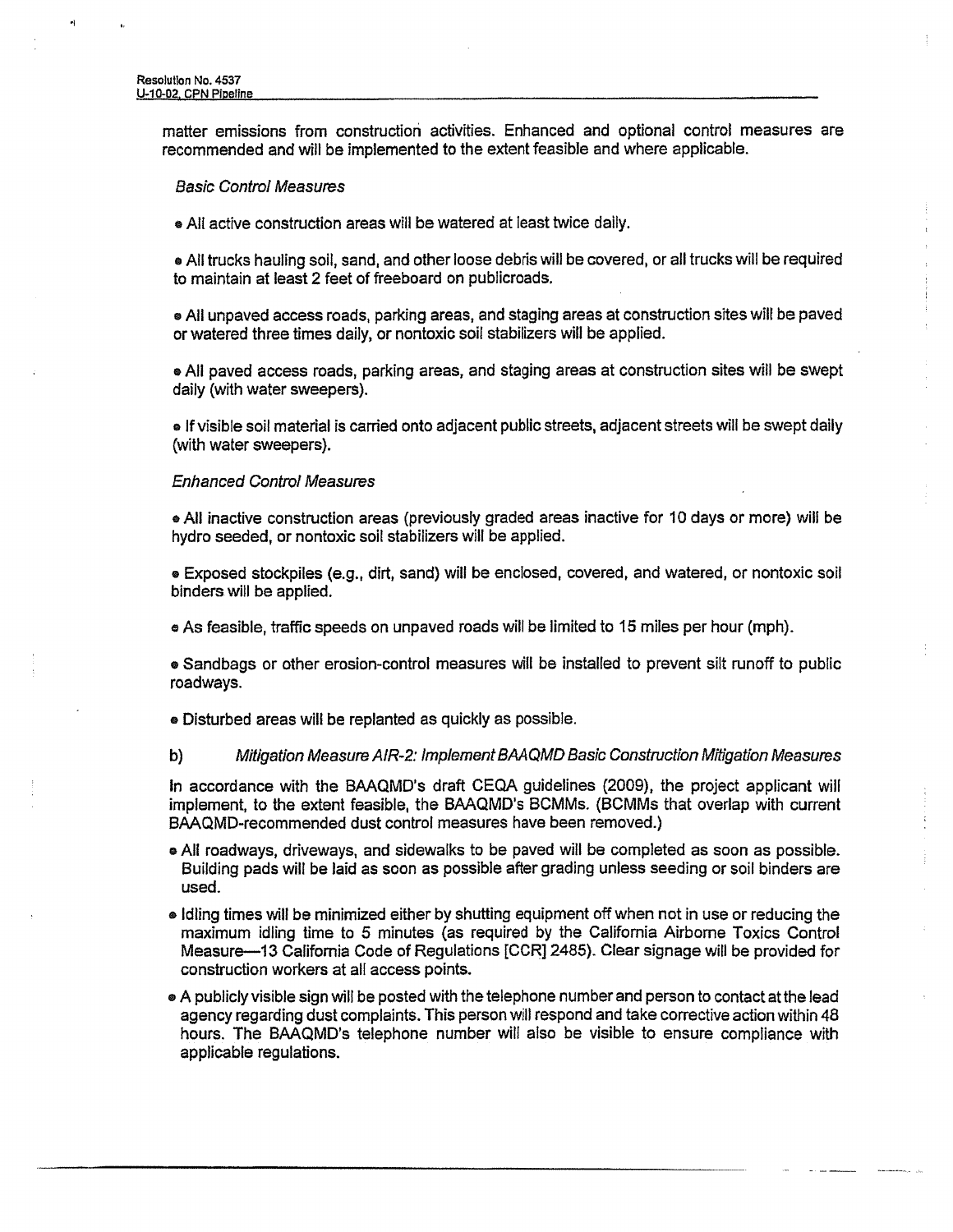Verification: The applicant shall submit a construction status update report to the Planning Services Division. This report will detail which air quality control measures are being implemented. A staff site inspection will verify proper implementation of these measures.

To reduce potential impacts on the area's biological and wetland resources to less than  $10.$ significant levels, the following shall be required:

Mitigation Measure BIO-1: Conduct Environmental Awareness Training for Construction a) Personnel

Before any work occurs in the construction work area, including initial site preparation (e.g., grading, vegetation removal), a qualified biologist will conduct mandatory contractor/worker awareness training for construction personnel. The awareness training will be provided to all construction personnel to brief them on the need to avoid impacts on biological resources and the penalties for not complying with biological mitigation requirements. If new construction personnel are added to the project, the contractor will ensure that the personnel receive the mandatory training from the biologist before starting work.

Mitigation Measure BIO-2: Conduct a Preconstruction Survey for Salt Marsh Harvest b) Mouse

CPN will retain a USFWS-approved biologist with previous salt marsh harvest mouse experience to conduct preconstruction surveys for the species before project construction.

Mitigation Measure BIO-3: Remove Salt Marsh Harvest Mouse Habitat from the Designated Work Area Prior to Construction

To ensure that salt marsh harvest mice do not attempt to use the construction area, all vegetation within the permanent and temporary work areas will be removed before construction. Vegetation will be removed by non-mechanized had tools (i.e. by hand, trowel, hoe, rake, and shovel). Vegetation shall be removed under the supervision of a qualified biologist. Then, cover material from off site can be added to the construction area.

#### Mitigation Measure BIO-4: Install Temporary Exclusion Fencing to Preclude Salt Marsh d) Harvest Mouse and Protect Environmentally Sensitive Areas

Temporary visqueen or other DFG-approved fencing will be installed around the perimeter of the designated work area before the start of construction and immediately after the vegetation removal to prevent salt marsh harvest mice from entering the work area and to protect environmentally sensitive areas. Environmentally sensitive areas adjacent to the construction area consists of diked brackish marsh, wetland drainage, active bird or raptor nests, and habitat for salt marsh harvest mouse. The fence should be made of a material that does not allow harvest mice to pass through, and the bottom should be buried to a depth of 6 inches so that salt marsh harvest mice do not crawl under the fence. Before construction, the construction contractor will work with the project engineer and a resource specialist to identify the locations for the barrier fencing and will place stakes around the environmentally sensitive areas to indicate these locations. The protected area will be clearly identified on the construction specifications. The fencing will be installed before construction activities are initiated and will be maintained throughout the construction period. Temporary fences will be furnished, constructed, maintained, and removed as shown on the plans, as specified in the special provisions, and as directed by the project engineer. Fence stakes shall face towards the work site, away from the habitat. The qualified biologist will have the ability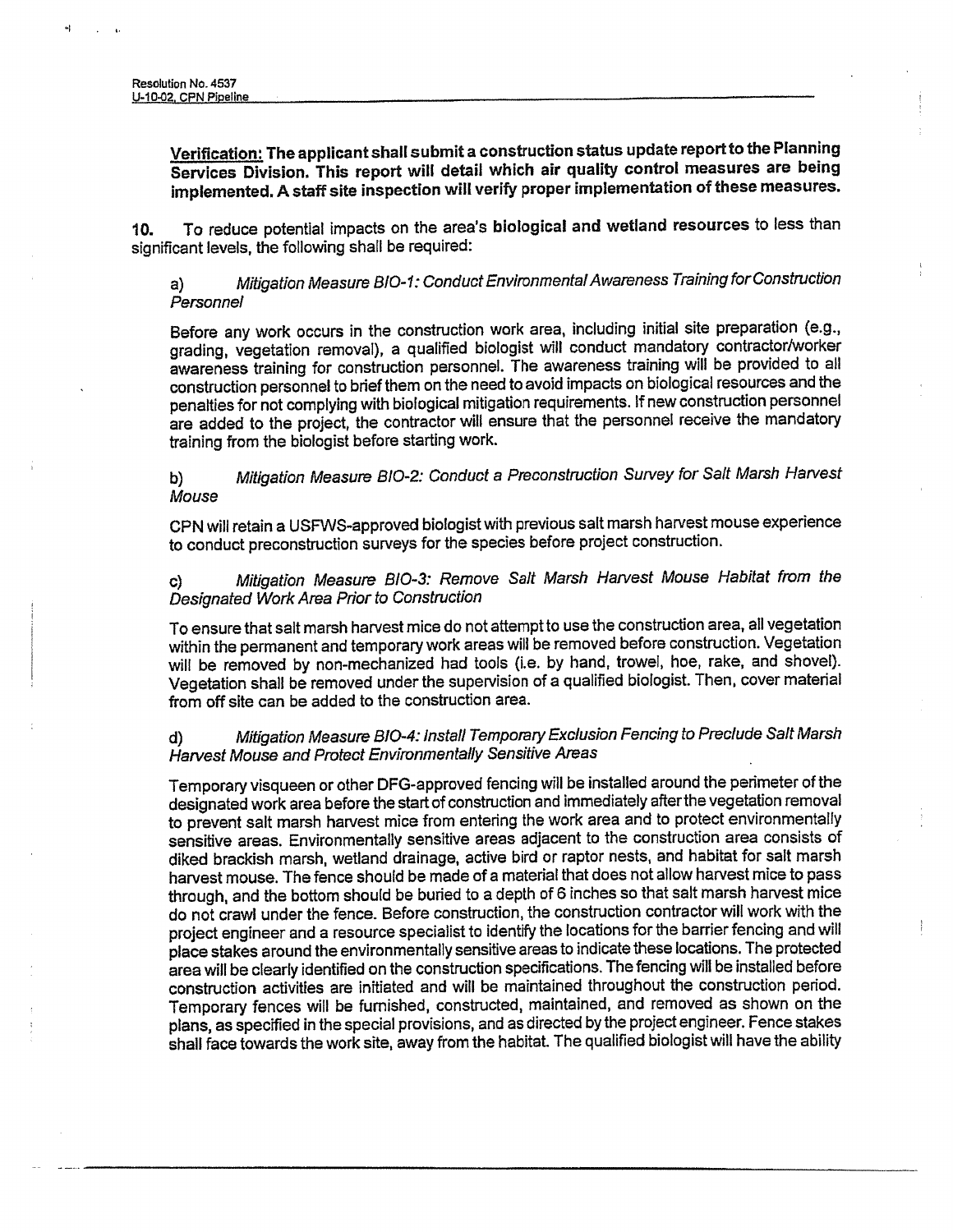to make field adjustments to the location of the fencing depending on site specific habitat conditions.

#### Mitigation Measure BIO-5: Retain a USFWS-Approved Biologist to Monitor Construction  $e)$ **Activities**

A USFWS-approved biologist with salt marsh harvest mouse experience will be on site during all ground disturbance associated with the proposed project. The biologist will be responsible for ensuring that the contractor maintains environmentally sensitive area barrier fencing, and will ensure compliance with all relevant permit conditions and avoidance and conservation measures contained in the project's biological opinion. The biologist will have the authority to stop project activities if any of the requirements associated with these measures are not being fulfilled. If the biologist has requested work stoppage because of take of any listed species, the USFWS and DFG will be notified within one working day via email or telephone.

#### Mitigation Measure BIO-6: Avoid and Minimize Disturbance of Sensitive Aquatic and f) **Wildlife Habitats**

To avoid and minimize disturbance of sensitive aquatic and wildlife habitat adjacent to the construction work area, the following measures will be implemented. Where appropriate, these measures will be incorporated into project plans and specifications.

- Before working within the Suisun Marsh area, all heavy equipment will be checked and ø maintained daily to prevent leaks of materials that, if introduced to water, could be deleterious to wildlife.
- Raw cement/concrete (or washings thereof), asphalt, paint or other coating material, oil or other petroleum products, and any other substances associated with project-related activities that could be hazardous to wildlife will be prevented from contaminating the soil or entering adjacent aquatic habitats.
- During construction, the contractor will not dump any material in adjacent aquatic habitats. ė All such debris and waste will be picked up daily and properly disposed of at an appropriate site. All construction debris and associated materials will be removed from the work site upon completion of the project.
- Sediment fences will be installed in appropriate locations to reduce the introduction of  $\bullet$ sediment into adjacent aquatic habitats during construction
- The contractor will implement measures contained in CPN's Hazardous Materials Contingency Plan to avoid input of contaminants to adjacent aquatic habitats.
- All maintenance materials (e.g., oils, grease, lubricants, antifreeze, and similar materials) will be stored off site.
- During construction, all vehicles and equipment will be parked on-site or along Grizzly Island Road.

#### Mitigation Measure BIO-7: Conduct a Preconstruction Survey for Western Pond Turtles  $\mathbf{g}$ and Implement Measures to Avoid Impacts

To avoid construction-related impacts on western pond turtles, a wildlife biologist will be retained to conduct a preconstruction survey for western pond turtles no more than 48 hours before the start of construction, including vegetation removal. The wildlife biologist will look for adult pond turtles. If a western pond turtle is located in the construction area, the biologist will move the turtle to a suitable aquatic site outside the construction area. Once the preconstruction surveys are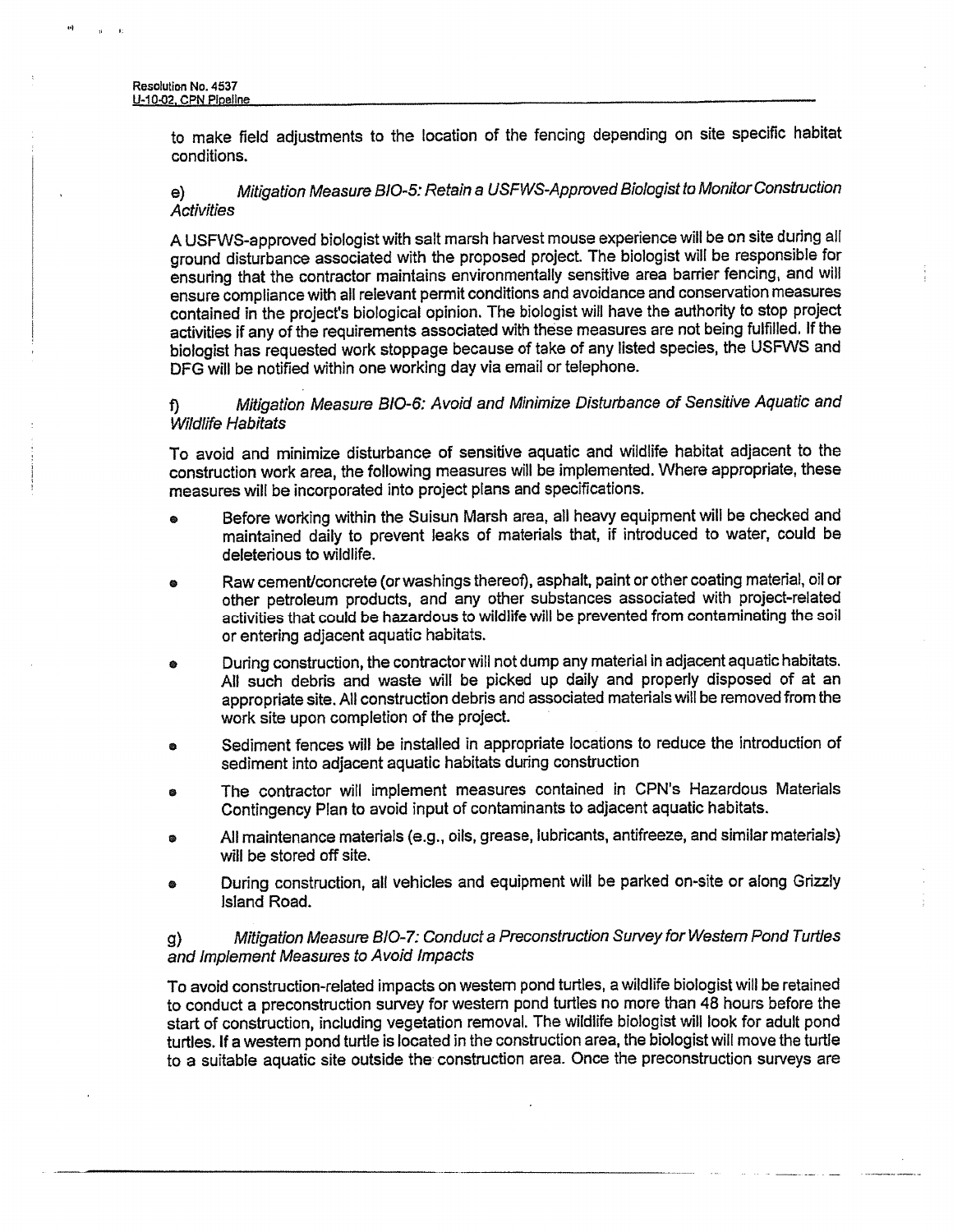completed, exclusion fence constructed for salt marsh harvest mouse will also ensure that pond turtles do not return to the site. If an active pond turtle nest containing either pond turtle hatchlings or eggs is found, CPN will consult the DFG to determine and implement appropriate avoidance measures, which may include a "no-disturbance" buffer around the nest site until the hatchlings have moved to a nearby aquatic site.

Mitigation Measure BIO-8: Conduct Preconstruction Nesting Bird and Raptor Surveys h) and Implement Avoidance Measures if Active Nests are Located On or Adjacent to the Project Site

Because project construction must take place during the typical nesting season (March through August), preconstruction surveys will be conducted by a qualified biologist no more than 30 days before the commencement of project construction, including vegetation removal. Surveys will be conducted to determine whether active nesting is occurring on or directly adjacent to the construction area. If active nests are found on or immediately adjacent to the site, consultation will be initiated with the DFG to determine appropriate avoidance measures. If no nesting is found to occur, necessary vegetation removal and other project activities could then proceed.

Mitigation Measure BIO-9: Compensate for the Placement of Permanent Fill Material into j) Waters of the United States at a 3:1 Ratio

CPN will obtain a CWA Section 404 permit from the Corps before construction activities are initiated. As part of the CWA Section 404 permit from the Corps, CPN will mitigate the placement of an estimated 0.06 acre of permanent fill material into diked brackish marsh and wetland drainage habitat at a 3:1 ratio (3 acres of mitigation for every 1 acre of permanent impact). As part of this mitigation measure, CPN will implement one of the following options 1) contribute funds (equal in amount to this 0.18 acre) to DFG or another appropriate resource agency to support restoration efforts in Suisun Marsh, which is subject to approval by the permitting agencies; 2) purchase lands within the Suisun Marsh (e.g., duck club lands) and establish a conservation easement; or 3) purchase out-of-kind, off-site mitigation bank credits from an approved bank that has a service area that covers the project site (e.g., Elsie Gridley Mitigation Bank). The mitigation will be approved by Corps, BCDC, RWQCB, and DFG and may be modified during the permitting process.

#### Verification:

Prior to the commencement of any construction activities, CPN Pipeline Company shall submit a report provided by a USFWS-approved biologist to the Planning Services Division. addressing the following:

- verification that awareness training has been performed  $\bullet$
- summarizing the results of the pre-construction biological survey
- verification of compliance status of the project with mitigation measures and conditions of approval pertaining to biological resources

To reduce potential impacts on the area's cultural resources to less than significant levels, the 11. following shall be required: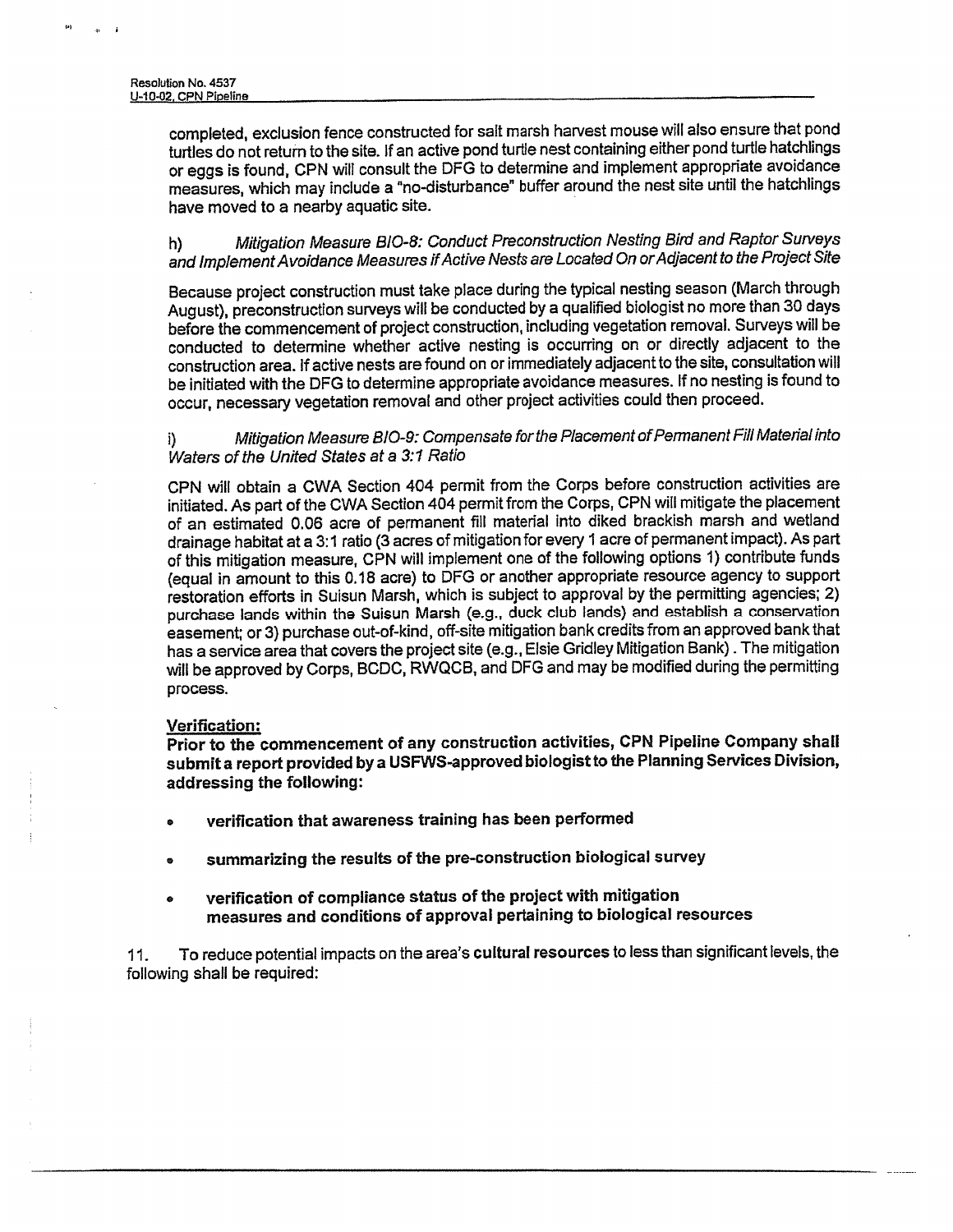Mitigation Measure CR-1: Stop Construction if Signs of an Archeological Site Are a) **Discovered during Construction** 

The construction contractor shall stop construction and notify Solano County if signs of an archeological site are discovered during construction of the project. Solano County will then notify a qualified archeologist to evaluate the site and implement a treatment plan.

Mitigation Measure CR-2: Implement Plan to Address Discovery of Human Remains b)

If remains of Native American origin are discovered during project construction, it will be necessary to comply with state laws concerning the disposition of Native American burials, which fall within the NAHC's jurisdiction (PRC 5097). If any human remains are discovered or recognized in any location other than a dedicated cemetery, there will be no further excavation or disturbance of the site or any nearby area reasonably suspected to overlie adjacent human remains until the following steps occur:

- The Solano County Coroner's Office has been informed and has determined that no investigation of the cause of death is required.
- If the remains are of Native American origin, either of the following occurs:
	- The descendants of the deceased Native Americans have made a recommendation to  $\Omega$ the landowner or person responsible for the excavation work for means of treating or disposing of, with appropriate dignity, the human remains and any associated grave goods as provided in PRC 5097.98.
	- o The NAHC was unable to identify a descendant, or the descendant failed to make a recommendation within 24 hours after being notified.

#### Verification:

The construction contractor shall stop construction and notify Solano County if signs of an archeological site are discovered during construction of the project.

All requirements of the Solano County Environmental Health Services Division shall be met  $12.$ including:

The permittee shall contract with a licensed sanitation company to provide and maintain  $a)$ a portable chemical toilet on-site for the duration of construction.

If hazardous materials are stored or produced on-site, then a Hazardous Materials b) Management Plan shall be submitted by the permittee and approved by this division.

All requirements of the Solano County Public Works Engineering Division shall be met including:  $13.$ 

The applicant shall apply for, secure and abide by the conditions of a Minor Grading a) Permit for any and all work within the project limits.

The applicant shall apply for, secure and abide by the conditions of an Encroachment b) Permit for the connection to Grizzly Island Road.